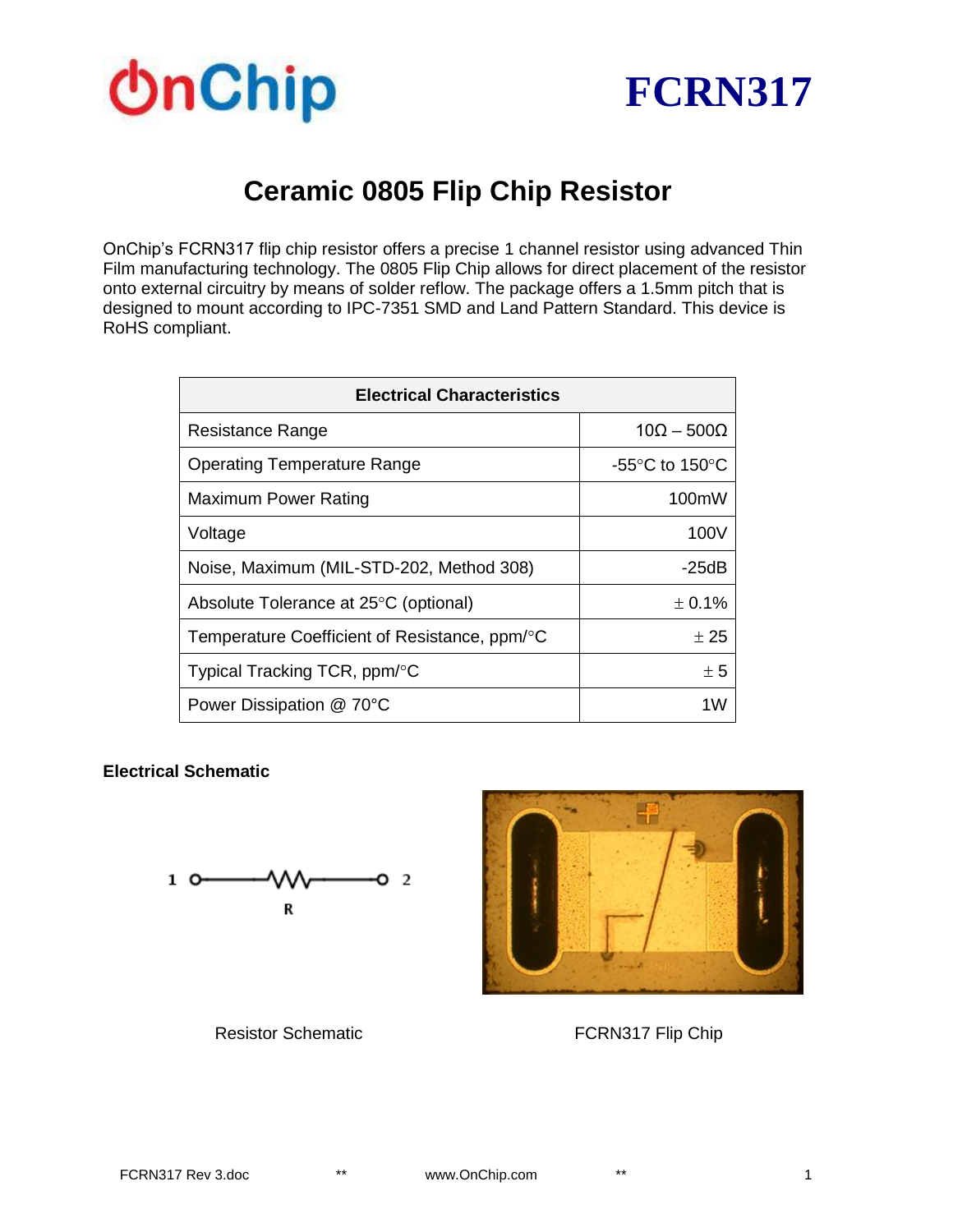# **OnChip**



| <b>Mechanical Characteristics</b> |                         |  |
|-----------------------------------|-------------------------|--|
| Package Type                      | 2 Lead FlipChip         |  |
| <b>Substrate Material</b>         | Ceramic                 |  |
| <b>Resistor Material</b>          | <b>Tantalum Nitride</b> |  |
| Flammability                      | <b>UL94V-0</b>          |  |
| <b>Bump Material</b>              | SnAgCu                  |  |

### **Ordering Information**

| <b>Part Number Designation</b>                                                                                                                                                             |                       |                     |                              |  |
|--------------------------------------------------------------------------------------------------------------------------------------------------------------------------------------------|-----------------------|---------------------|------------------------------|--|
| <b>Series</b>                                                                                                                                                                              | <b>Resistor Value</b> | <b>Tolerance</b>    | <b>TCR</b>                   |  |
| First 3 digits are<br>significant value.<br>Last digit represents<br><b>FCRN317-</b><br>number of zeros.<br>(Ex: 1001 = 1kΩ). R<br>indicates decimal<br>point. $(EX: 10R0 =$<br>$10\Omega$ |                       | $C = \pm 0.1\%$     | No Letter = $\pm 250$ ppm/°C |  |
|                                                                                                                                                                                            |                       | $D = \pm 0.5\%$     | $H = \pm 100$ ppm/°C         |  |
|                                                                                                                                                                                            | $F = \pm 1\%$         | $A = \pm 50$ ppm/°C |                              |  |
|                                                                                                                                                                                            |                       | $G = \pm 2\%$       | $B = \pm 25$ ppm/°C          |  |
|                                                                                                                                                                                            |                       | $J = \pm 5\%$       |                              |  |
|                                                                                                                                                                                            |                       | $K = \pm 10\%$      |                              |  |
|                                                                                                                                                                                            |                       | $M = \pm 20\%$      |                              |  |

*Example Part Number:* FCRN317-1002KH *is a 10kΩ resistor with ±10% tolerance, and ±100ppm/°C TCR.*